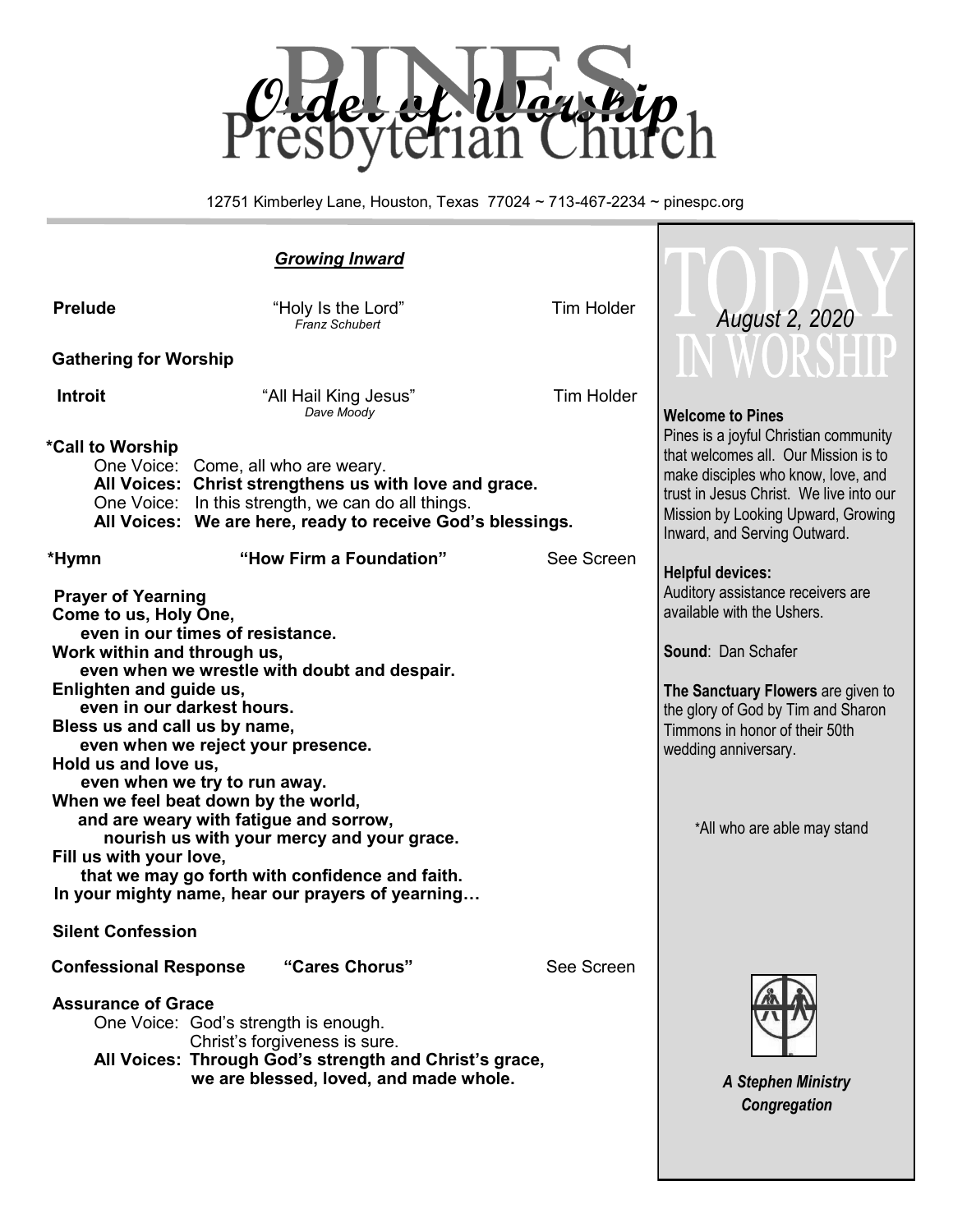#### *Looking Upward*

#### **Children's Message**

#### **Jesus Loves Me! This I know, For the Bible tells me so; Little ones to Him belong; They are weak, but he is strong. Yes, Jesus loves me! Yes, Jesus loves me! Yes, Jesus loves me! The Bible tells me so.**

| <b>First Reading</b>                                                                                                                                                                                                                                                                                                                                                                                                                                                                                                                                                                                                                                                                                                                                                                                    |                                                      | Matthew 14:13-21  |  |  |  |  |
|---------------------------------------------------------------------------------------------------------------------------------------------------------------------------------------------------------------------------------------------------------------------------------------------------------------------------------------------------------------------------------------------------------------------------------------------------------------------------------------------------------------------------------------------------------------------------------------------------------------------------------------------------------------------------------------------------------------------------------------------------------------------------------------------------------|------------------------------------------------------|-------------------|--|--|--|--|
| Anthem                                                                                                                                                                                                                                                                                                                                                                                                                                                                                                                                                                                                                                                                                                                                                                                                  | "Break Thou the Bread of Life"<br>William F. Sherman | <b>Tim Holder</b> |  |  |  |  |
| <b>Second Reading</b>                                                                                                                                                                                                                                                                                                                                                                                                                                                                                                                                                                                                                                                                                                                                                                                   | Genesis 32:22-31                                     |                   |  |  |  |  |
| <b>Sermon</b>                                                                                                                                                                                                                                                                                                                                                                                                                                                                                                                                                                                                                                                                                                                                                                                           | "Wrestlemania"                                       | Rev. Andy Gans    |  |  |  |  |
| *Hymn                                                                                                                                                                                                                                                                                                                                                                                                                                                                                                                                                                                                                                                                                                                                                                                                   | "Come, Behold! The Feast of Heaven"                  | See Screen        |  |  |  |  |
|                                                                                                                                                                                                                                                                                                                                                                                                                                                                                                                                                                                                                                                                                                                                                                                                         | <b>Serving Outward</b>                               |                   |  |  |  |  |
| *Saying What We Believe from A Brief Statement of Faith<br>In life and in death we belong to God.<br>Through the grace of our Lord Jesus Christ,<br>the love of God,<br>and the communion of the Holy Spirit,<br>we trust in the one triune God, the Holy One of Israel,<br>whom alone we worship and serve.<br>Unjustly condemned for blasphemy and sedition,<br>Jesus was crucified,<br>suffering the depths of human pain<br>and giving his life for the sins of the world.<br>God raised this Jesus from the dead,<br>vindicating his sinless life,<br>breaking the power of sin and evil,<br>delivering us from death to life eternal.<br>With believers in every time and place,<br>we rejoice that nothing in life or in death<br>can separate us from the love of God in Christ Jesus our Lord. |                                                      |                   |  |  |  |  |
| *Gloria Patri<br>#579<br>Glory be to the Father, and to the Son, and to the Holy Ghost;<br>As it was in the beginning, is now and ever shall be, world without end.<br>Amen. Amen.                                                                                                                                                                                                                                                                                                                                                                                                                                                                                                                                                                                                                      |                                                      |                   |  |  |  |  |
| <b>Celebration of the Lord's Supper</b>                                                                                                                                                                                                                                                                                                                                                                                                                                                                                                                                                                                                                                                                                                                                                                 |                                                      |                   |  |  |  |  |
| The Lord's Prayer                                                                                                                                                                                                                                                                                                                                                                                                                                                                                                                                                                                                                                                                                                                                                                                       |                                                      |                   |  |  |  |  |
| All Sing:                                                                                                                                                                                                                                                                                                                                                                                                                                                                                                                                                                                                                                                                                                                                                                                               |                                                      |                   |  |  |  |  |
| Our Father, which art in heaven, hallowed be Thy name,<br>Thy kingdom come, Thy will be done, on earth as it is in heaven.<br>Give us this day, our daily bread; and forgive us our debts,<br>as we forgive our debtors; and lead us not into temptation,<br>but deliver us from evil, for Thine is the kingdom, and the power,<br>and the glory, forever. Amen.                                                                                                                                                                                                                                                                                                                                                                                                                                        |                                                      |                   |  |  |  |  |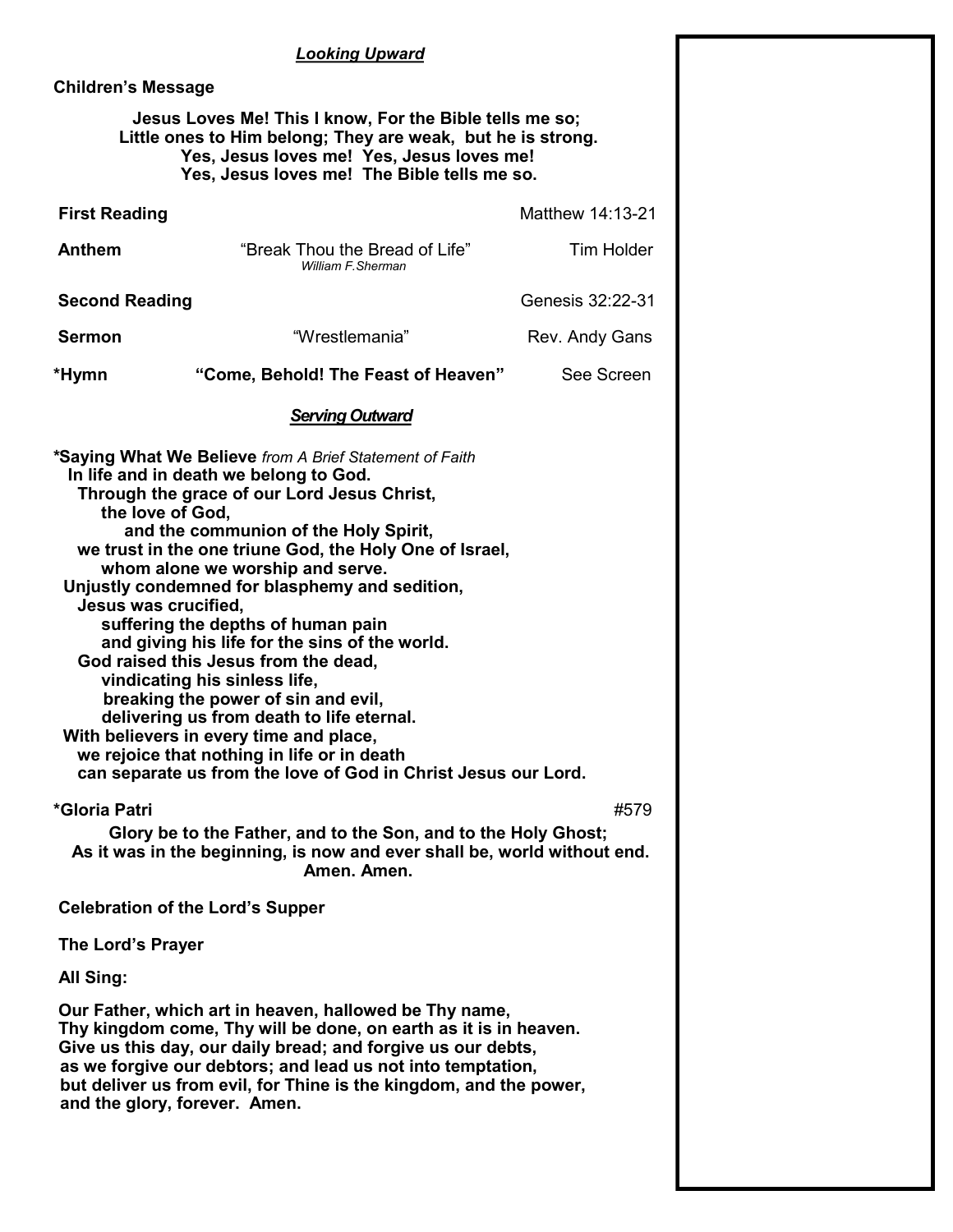| *Hymn                   |                        |                                | "My Shepherd Will Supply My Need"                                                                                                                                        | See Screen        | <b>SERMON NOTES</b>                                                                                                                                         |  |  |
|-------------------------|------------------------|--------------------------------|--------------------------------------------------------------------------------------------------------------------------------------------------------------------------|-------------------|-------------------------------------------------------------------------------------------------------------------------------------------------------------|--|--|
| *Charge and Benediction |                        |                                |                                                                                                                                                                          |                   |                                                                                                                                                             |  |  |
| *Benediction Response   |                        |                                | "Go Ye Believers Into the World"                                                                                                                                         | See Screen        |                                                                                                                                                             |  |  |
|                         |                        |                                | *Sending Out The Light of Christ                                                                                                                                         |                   |                                                                                                                                                             |  |  |
| *Postlude               |                        |                                | "To God Be the Glory"<br>W.H. Doane                                                                                                                                      | <b>Tim Holder</b> |                                                                                                                                                             |  |  |
|                         |                        |                                | Words printed by permission CCLI 998238<br>Portions of our liturgy are from The Abingdon Worship Annual 2020. Copyright © 2019<br>by Abingdon Press. Used by permission. |                   |                                                                                                                                                             |  |  |
| Today                   | a.m.                   | p.m. 5:00                      | Calendar for the Week of August 2, 2020                                                                                                                                  |                   |                                                                                                                                                             |  |  |
| Monday                  | p.m.                   | a.m. 10:00<br>6:00             | Property Committee Meeting(Meet by Zoom)                                                                                                                                 |                   |                                                                                                                                                             |  |  |
| Tuesday                 | a.m.                   | 7:00                           |                                                                                                                                                                          |                   | Pines is now on twitter!<br>Get the latest announcements and<br>reminders right before events<br>happen. Find us here:<br>https://twitter.com/HoustonPines. |  |  |
| Wednesday               |                        | a.m. 11:00<br>11:00            | Rev. Cindy Mood - Family FellowshipLive on Facebook                                                                                                                      |                   |                                                                                                                                                             |  |  |
| Thursday                | p.m.                   | 5:00                           |                                                                                                                                                                          |                   |                                                                                                                                                             |  |  |
| Friday<br>Saturday      | a.m./p.m.<br>a.m./p.m. |                                |                                                                                                                                                                          |                   | Find us on Facebook<br>www.facebook.comPinesPresbyterian<br>Church-1425251917704955/                                                                        |  |  |
| Sunday                  | a.m.<br>p.m.           | 9:15<br>10:15<br>10:45<br>5:00 | Worship ServiceLive Streaming on Web and Facebook                                                                                                                        |                   | The newsletter is available<br>in the Narthex for those unable to<br>access it online.                                                                      |  |  |